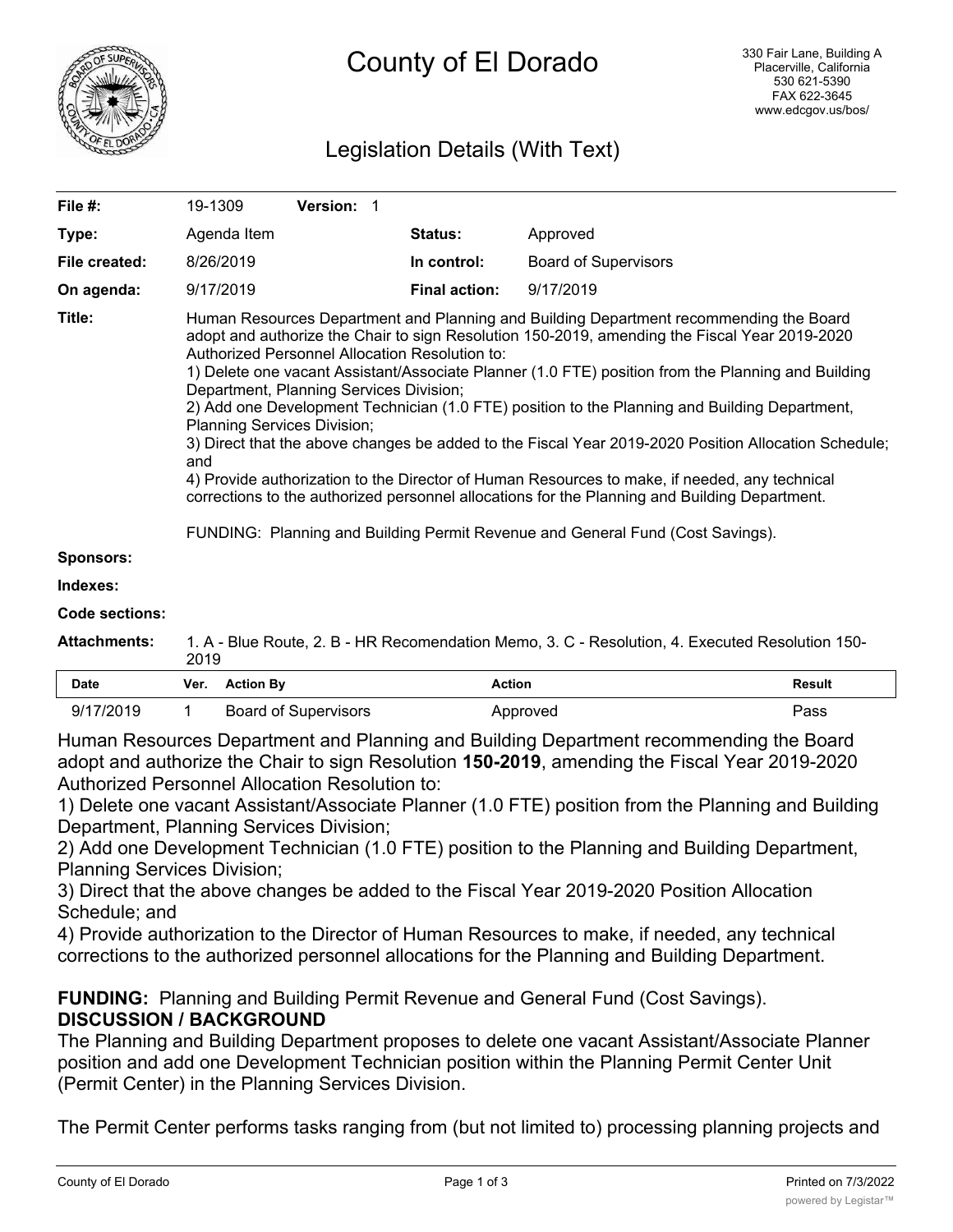conducting advanced commercial and residential building permit reviews to more routine, lower-level permit reviews such as Administrative Permits and Vacation Home Rental Permits, business license reviews, routine correspondence such as zoning verification, and response to general planning inquiries in-person, via email and on the phone.

The duties of the Assistant/Associate Planner and the Development Technician have significant overlap, in that both positions review and process permit applications, review plans against specific guidelines, and provide information to the public. However, these positions vary in the level of complexity of the work they perform. The Permit Center needs to fill its current vacancy with a staff member that can address an increase the number of lower-level permit reviews and more routine and less complex tasks, thus allowing existing Planners to focus on the more complex tasks. This will provide a better position classification to work complexity balance. The Permit Center is attempting to address this balance of work by adjusting the staffing levels within the unit by deleting the vacant Assistant /Associate Planner position and adding the Development Technician position.

It is anticipated that the total annual cost of the Development Technician position will be approximately \$95,000. The estimated total annual cost of the Assistant /Associate Planner position is \$115,000. Due to the downward reclassification listed herein for the Planning and Building Department, the on-going annual fiscal impact would be a decrease of approximately \$20,000 each year.

# **ALTERNATIVES**

The Board could decline to adopt the attached Resolution amending the Authorized Personnel Allocation Resolution, and maintain the current personnel structure.

## **PRIOR BOARD ACTION**

N/A

## **OTHER DEPARTMENT / AGENCY INVOLVEMENT**

Chief Administrative Office

## **CAO RECOMMENDATION / COMMENTS**

It is recommended that the Board approve this item.

## **FINANCIAL IMPACT**

A significant amount of the Planning and Building Department budget is offset by Planning and Building permit revenue; however, a portion of the budget is offset by General Fund. The fiscal result of the proposed downward reclassification represents an approximate annual decrease of \$20,000, all or a portion of which will be a reduction to the General Fund cost, depending on actual revenues received.

## **CLERK OF THE BOARD FOLLOW UP ACTIONS**

1) Clerk of the Board to obtain the Chair's signature on one (1) original of the Resolution. 2) Clerk of the Board will provide one (1) certified copy of the signed Resolution to the Human Resources Department, attention to Katie Lee.

#### **STRATEGIC PLAN COMPONENT**

Good Governance - Balancing the position classification to workload complexity will allow for a better division of duties in the Unit, which should result in processing efficiencies, which will in turn better